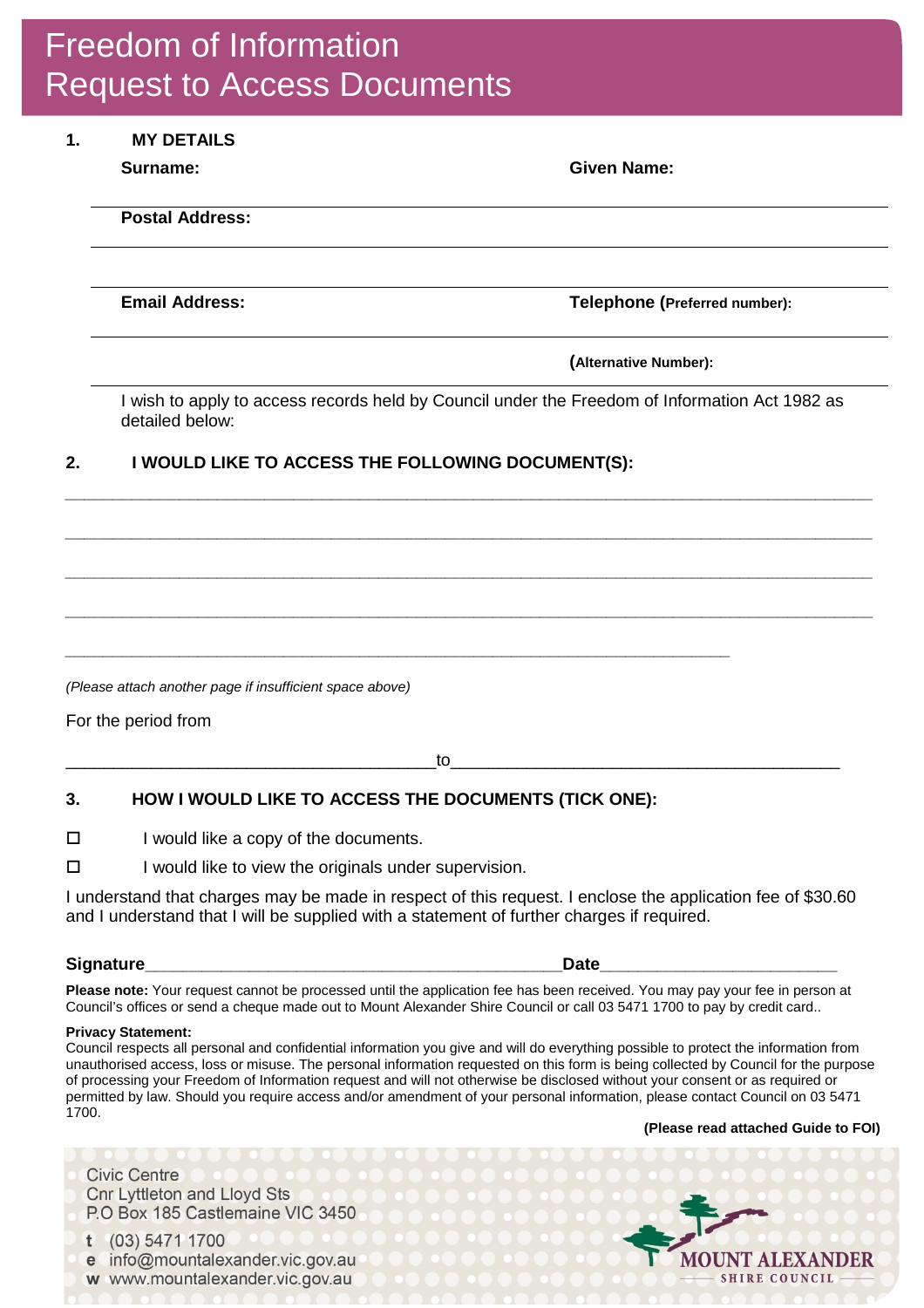## GUIDE TOFREEDOM OF INFORMATION

#### **It is easy to apply to the Council for information. These are the steps you need to take:**

Before lodging your request, it is recommended you contact Council's Freedom of Information (FOI) Officer and discuss your request. Some information is available 'as of right' and can be supplied without the need for an FOI request.

FOI applications must be made in writing. Your application should state very clearly the specific information that you are requesting.

Please be aware that it may take some time to locate the documents requested, as what you are asking for may not be readily available. Council will contact you when the documents are available.

If you need any assistance please contact the FOI Officer who will be able to help you.

After completing the form or letter send it, together with the application fee to the Freedom of Information Officer, PO Box 185, Castlemaine, Victoria, 3450.

#### **What documents should I ask for?**

When requesting documents, make your Freedom of Information (FOI) application as specific or detailed as possible. If you seek a particular document, state this in the form. This will help us search for the document and respond promptly to your request.

For example, if you seek a photocopy of a specific report, try to tell us the date of the report, the title or subject of the report, the specific address or street the report relates to, or the time period it relates to.

Some of the material you are asking for may require considerable research, or may be held at a location other than the Civic Centre. This is why it is necessary that you are very specific as staff need to know what you are asking for to ensure they assemble it all. For example, if you ask for A and B and this is found, then you realise you meant to ask for C and D, it will be necessary to start with a new application. Careful consideration needs to be given at the start to ensure that the application you are lodging covers everything that you require.

#### **What documents are available?**

- The FOI Act gives you:
- The right to access documents about your personal affairs and the activities of government agencies; and
- The right to request that incorrect or misleading information held by an agency about you be amended or removed.
- It is not only documents in paper form that are accessible. The word 'documents' covers a broad range of media including maps, films, microfiche, photographs, computer printouts, emails, computer discs, tape recordings and videotapes.
- Not all information is automatically available.
- There are several important restrictions on the types of documents available under FOI. For example, documents which may not be available include:
- Exempt documents' such as internal working documents, law enforcement documents, documents relating to legal proceedings, or documents affecting the personal privacy of other people;
- Documents which are already publicly available or available by paying a fee under another Act; and